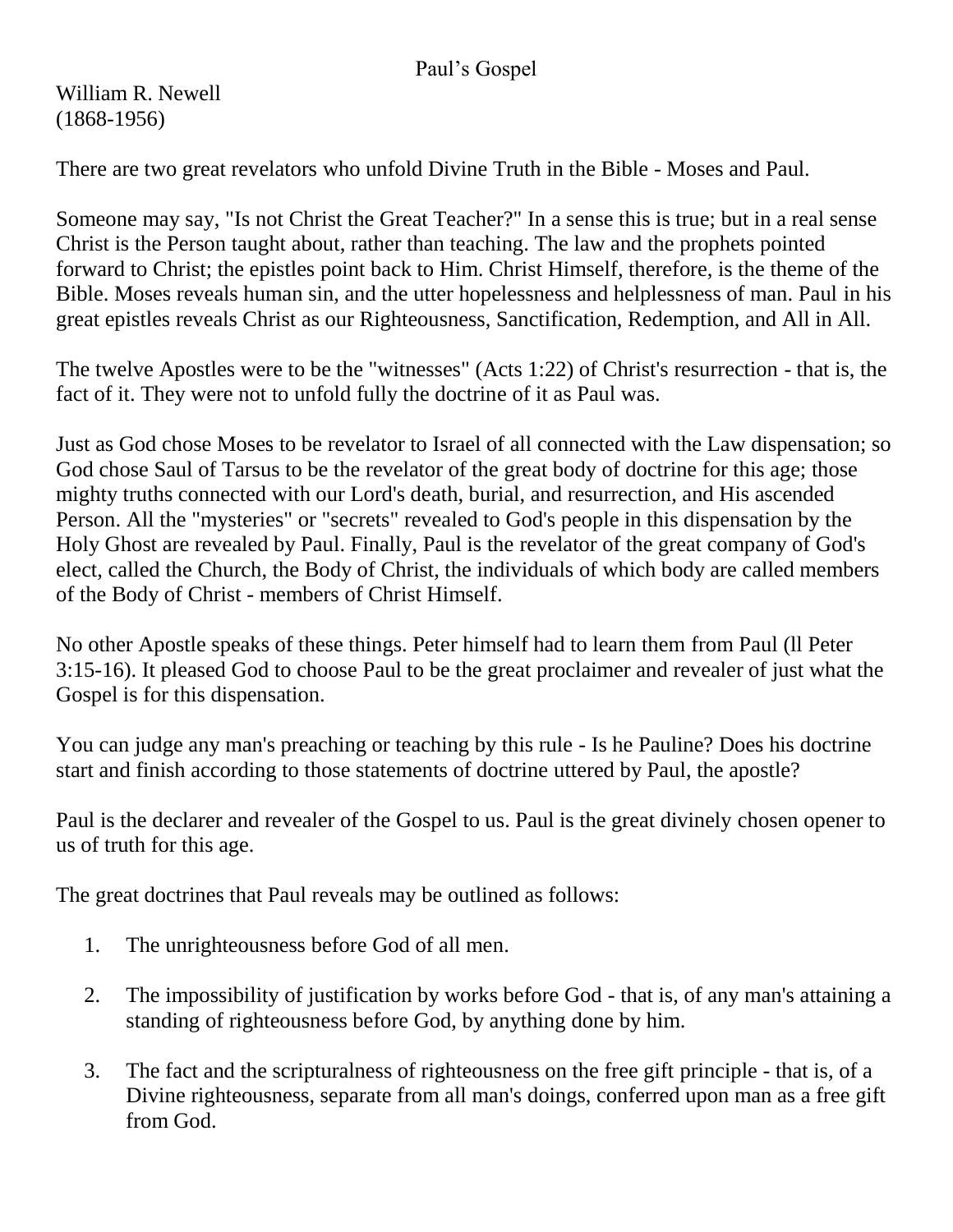- 4. Propitiation: That satisfaction of God's Holy nature and law for man's sins rendered by Christ's blood.
- 5. Reconciliation: The removal, by Christ's death for man of that obstacle to righteousness which man's sin had set up between God and man.
- 6. Justification: The plan of the actual conferring of the gift of righteousness upon all who believe, without any distinction. The change of a sinner's standing before God, from one of condemnation to one of righteousness.

Negatively, it is deliverance from guilt on account of Christ's shed blood, and deliverance out of the old creation, by identification in death with Christ on the cross. Positively, it is a new standing in the risen Christ before God.

- 7. Redemption: the buying back of the soul through the blood of Christ from sin; from the curse of the law, even death, involving exclusion from God, under penalty; from the "power of death," which involves the hand of the enemy; and from all iniquity.
- 8. Forgiveness: the going forth of Divine tenderness in remitting penalty for sin, in view of the blood of Christ trusted in; and in complacency and fellowship, to creatures who before were necessarily under Divine judgment.
- 9. Remission of sins: that is, the actual removing of transgression or trespass from the sinner, so that for all time and eternity his sin shall not again be upon him.
- 10. Identification: (see above, Justification #6) the great fact that those who are in Christ were united with Him at the cross, by God's sovereign inscrutable act; were crucified with Christ and buried with Him; so that their history is now ended before God; and when Christ was raised up as the First-born of the new creation, they also were raised up with Him, and their history began as new creatures in God's sight, in Christ, the Last Adam.

Of course, in the experience of the believer, there comes a time when he is actually made partaker of this new life - that point of time when he is, as we say, saved. Nevertheless, the life that is in every believer came up out of the tomb and it is in Christ Jesus that a man is created anew.

11. Incorporation: This tremendous doctrine Paul alone mentions and he makes it practically the foundation of all his exhortations to the saints with regard to their conduct and life. By "incorporation" we mean the fact that all those who are saved and are new creatures in Christ Jesus become members of one organism, which is more real than the very earth we tread upon, called "the Body of Christ" - Christ Himself in heaven being the Head of this Body, and every real believer a member of it.